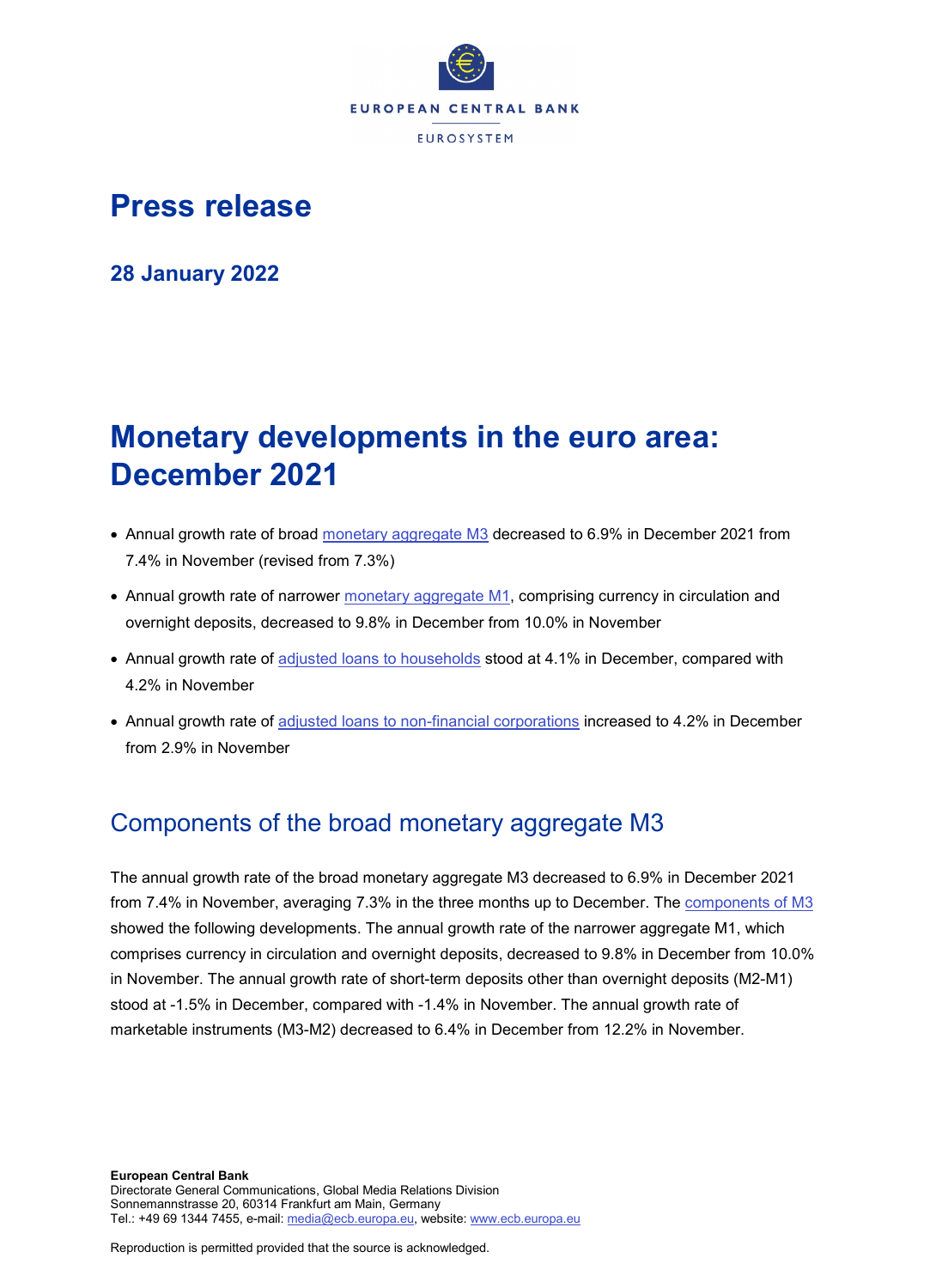

### **Chart 1**

Monetary aggregates

#### [Data for monetary aggregates](http://sdw.ecb.europa.eu/browseSelection.do?type=series&q=BSI.M.U2.Y.V.M30.X.I.U2.2300.Z01.A+BSI.M.U2.Y.V.M10.X.I.U2.2300.Z01.A&node=SEARCHRESULTS)

Looking at the [components' contributions to the annual growth rate of M3,](http://sdw.ecb.europa.eu/browseSelection.do?type=series&q=BSI.M.U2.Y.V.M10.X.Q.U2.2300.Z01.F+BSI.M.U2.Y.V.L2A.M.Q.U2.2300.Z01.F+BSI.M.U2.Y.V.LT3.L.Q.U2.2300.Z01.F&node=SEARCHRESULTS) the narrower aggregate M1 contributed 7.0 percentage points (down from 7.1 percentage points in November), short-term deposits other than overnight deposits (M2-M1) contributed -0.4 percentage point (down from -0.3 percentage point) and marketable instruments (M3-M2) contributed 0.3 percentage point (down from 0.6 percentage point).

From the perspective of the holding sectors of [deposits in M3,](http://sdw.ecb.europa.eu/browseSelection.do?type=series&q=BSI.M.U2.Y.V.L2C.M.I.U2.2250.Z01.A+BSI.M.U2.Y.V.L2C.M.I.U2.2240.Z01.A+BSI.M.U2.Y.V.L2C.M.I.U2.2210.Z01.A&node=SEARCHRESULTS) the annual growth rate of deposits placed by households decreased to 5.5% in December from 6.0% in November, while the annual growth rate of deposits placed by non-financial corporations increased to 8.5% in December from 7.9% in November. Finally, the annual growth rate of deposits placed by non-monetary financial corporations (excluding insurance corporations and pension funds) decreased to 13.3% in December from 15.5% in November.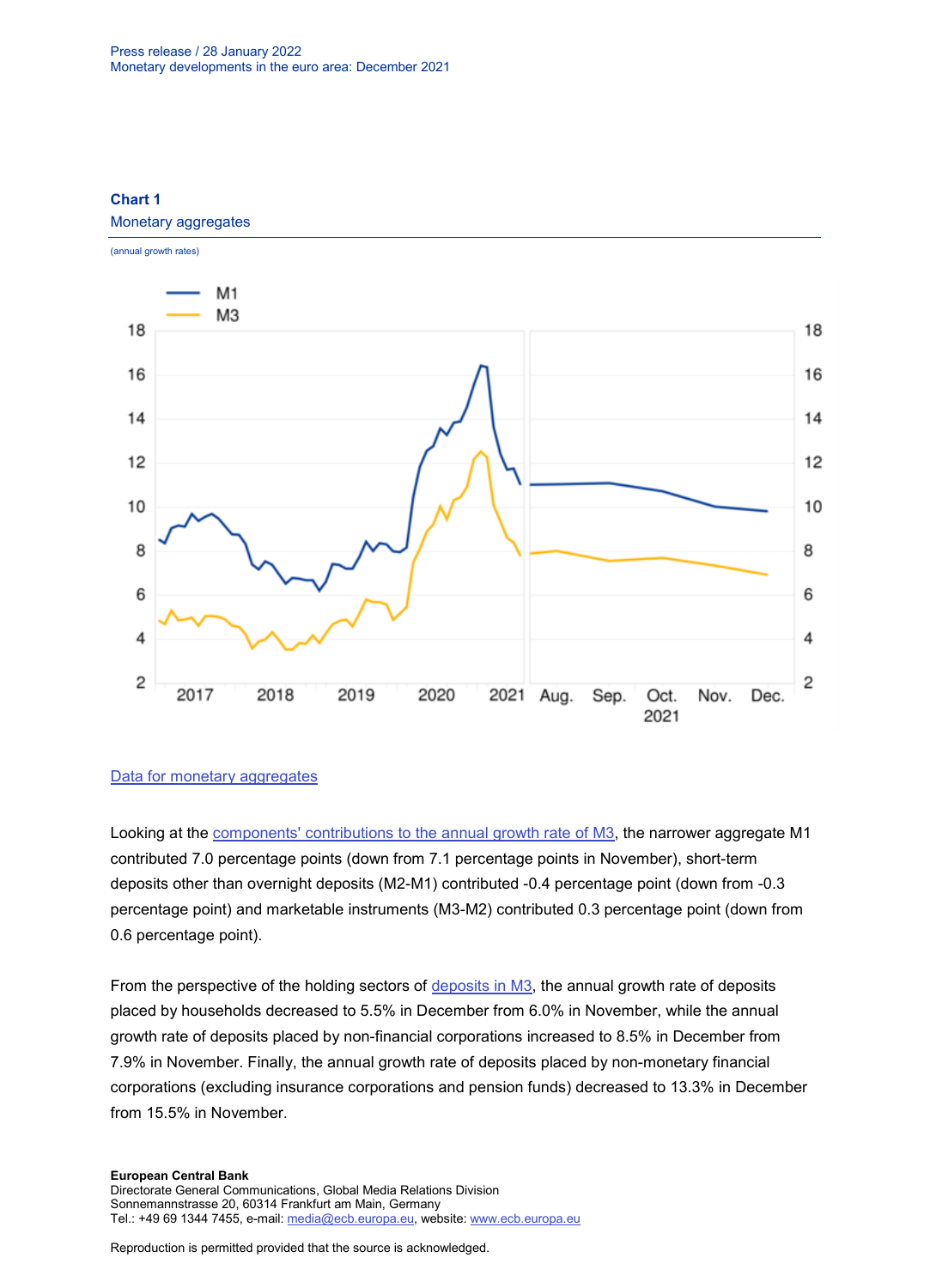## Counterparts of the broad monetary aggregate M3

As a reflection of changes in the items on the monetary financial institution (MFI) consolidated balance sheet other than M3 [\(counterparts of M3\)](http://sdw.ecb.europa.eu/browseSelection.do?type=series&q=BSI.M.U2.Y.V.M30.X.I.U2.2300.Z01.A+BSI.M.U2.Y.U.LT2.X.Q.Z5.0000.Z01.F+BSI.M.U2.Y.U.A80.A.Q.U4.0000.Z01.F+BSI.M.U2.Y.U.AT2.A.Q.U2.2100.Z01.F+BSI.M.U2.Y.U.AT2.A.Q.U2.2200.Z01.F+BSI.M.U2.Y.U.R31A.X.Q.Z5.0000.Z01.F&node=SEARCHRESULTS), the annual growth rate of M3 in December 2021 can be broken down as follows: credit to general government contributed 4.6 percentage points (up from 4.4 percentage points in November), credit to the private sector contributed 3.9 percentage points (up from 3.7 percentage points), longer-term financial liabilities contributed 0.3 percentage point (up from 0.2 percentage point), net external assets contributed -0.8 percentage point (as in the previous month), and the remaining counterparts of M3 contributed -1.0 percentage points (down from -0.2 percentage point).

#### **Chart 2**

#### Contribution of the M3 counterparts to the annual growth rate of M3



[Data for contribution of the M3 counterparts to the annual growth rate of M3](http://sdw.ecb.europa.eu/browseSelection.do?type=series&q=BSI.M.U2.Y.V.M30.X.I.U2.2300.Z01.A+BSI.M.U2.Y.U.LT2.X.Q.Z5.0000.Z01.F+BSI.M.U2.Y.U.A80.A.Q.U4.0000.Z01.F+BSI.M.U2.Y.U.AT2.A.Q.U2.2100.Z01.F+BSI.M.U2.Y.U.AT2.A.Q.U2.2200.Z01.F+BSI.M.U2.Y.U.R31A.X.Q.Z5.0000.Z01.F&node=SEARCHRESULTS)

#### **European Central Bank**

Directorate General Communications, Global Media Relations Division Sonnemannstrasse 20, 60314 Frankfurt am Main, Germany Tel.: +49 69 1344 7455, e-mail: [media@ecb.europa.eu,](mailto:media@ecb.europa.eu) website: [www.ecb.europa.eu](http://www.ecb.europa.eu/)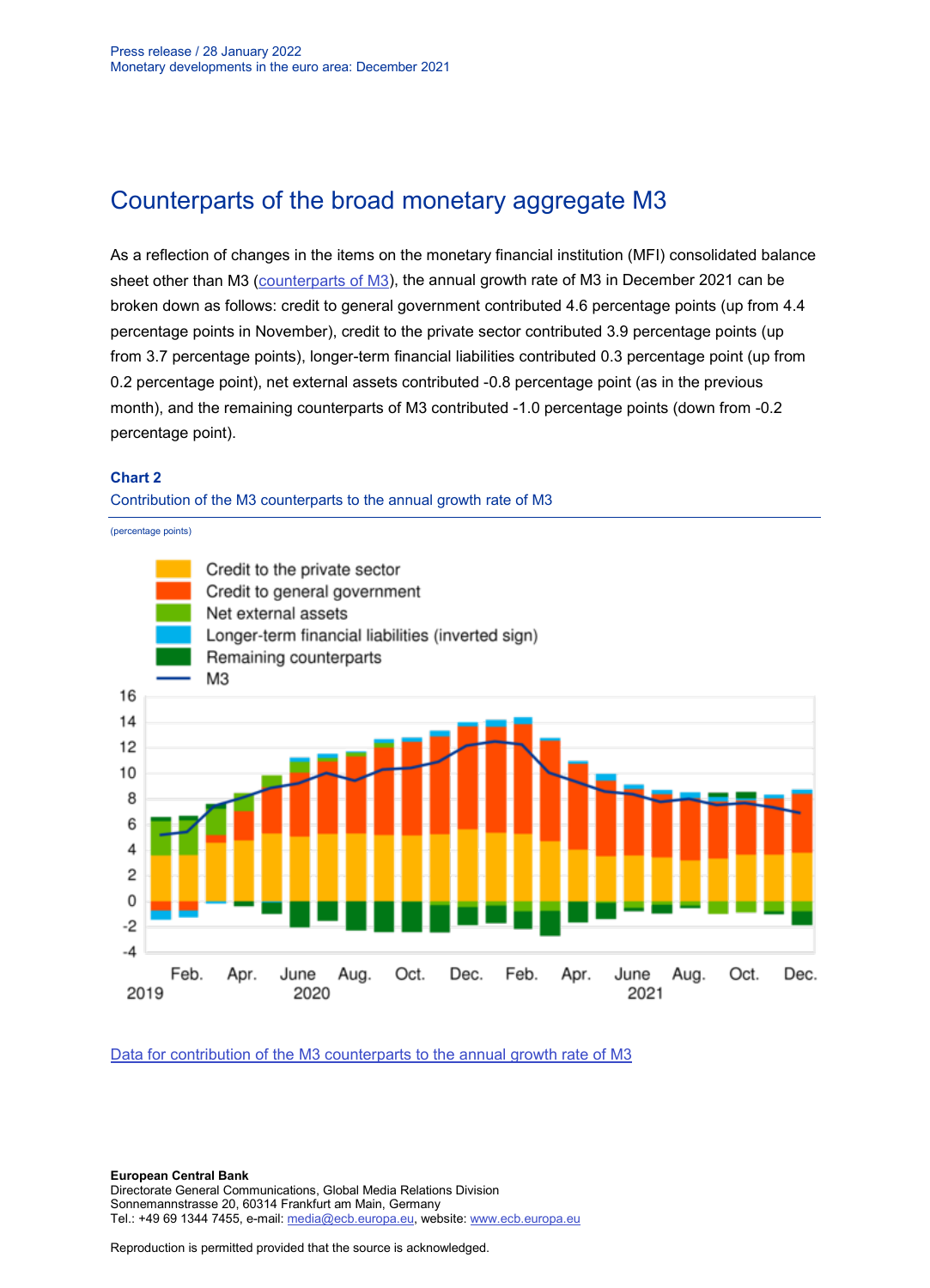### Credit to euro area residents

As regards the dynamics of credit, the annual growth rate of total [credit to euro area residents](http://sdw.ecb.europa.eu/browseSelection.do?type=series&q=BSI.M.U2.Y.U.AT2.A.I.U2.2000.Z01.A&node=SEARCHRESULTS) increased to 6.1% in December 2021 from 5.8% in the previous month. The annual growth rate of [credit to general government](http://sdw.ecb.europa.eu/browseSelection.do?type=series&q=BSI.M.U2.Y.U.AT2.A.I.U2.2100.Z01.A&node=SEARCHRESULTS) increased to 11.3% in December from 10.8% in November, while the annual growth rate of [credit to the private sector](http://sdw.ecb.europa.eu/browseSelection.do?type=series&q=BSI.M.U2.Y.U.AT2.A.I.U2.2200.Z01.A&node=SEARCHRESULTS) increased to 3.9% in December from 3.7% in November.

The annual growth rate of [adjusted loans to the private sector](http://sdw.ecb.europa.eu/browseSelection.do?type=series&q=BSI.M.U2.Y.U.A20TA.A.I.U2.2200.Z01.A&node=SEARCHRESULTS) (i.e. adjusted for loan sales, securitisation and notional cash pooling) increased to 4.1% in December from 3.7% in November. Among the borrowing sectors, the annual growth rate of [adjusted loans to households](http://sdw.ecb.europa.eu/browseSelection.do?type=series&q=BSI.M.U2.Y.U.A20T.A.I.U2.2250.Z01.A&node=SEARCHRESULTS) stood at 4.1% in December, compared with 4.2% in November, while the annual growth rate of [adjusted loans to non](http://sdw.ecb.europa.eu/browseSelection.do?type=series&q=BSI.M.U2.Y.U.A20T.A.I.U2.2240.Z01.A&node=SEARCHRESULTS)[financial corporations](http://sdw.ecb.europa.eu/browseSelection.do?type=series&q=BSI.M.U2.Y.U.A20T.A.I.U2.2240.Z01.A&node=SEARCHRESULTS) increased to 4.2% in December from 2.9% in November.

#### **Chart 3**

#### Adjusted loans to the private sector

(annual growth rates)



#### [Data for adjusted loans to the private sector](http://sdw.ecb.europa.eu/browseSelection.do?type=series&q=BSI.M.U2.Y.U.A20TA.A.I.U2.2200.Z01.A+BSI.M.U2.Y.U.A20T.A.I.U2.2250.Z01.A+BSI.M.U2.Y.U.A20T.A.I.U2.2240.Z01.A&node=SEARCHRESULTS)

#### **European Central Bank**

Directorate General Communications, Global Media Relations Division Sonnemannstrasse 20, 60314 Frankfurt am Main, Germany Tel.: +49 69 1344 7455, e-mail: [media@ecb.europa.eu,](mailto:media@ecb.europa.eu) website: [www.ecb.europa.eu](http://www.ecb.europa.eu/)

Reproduction is permitted provided that the source is acknowledged.